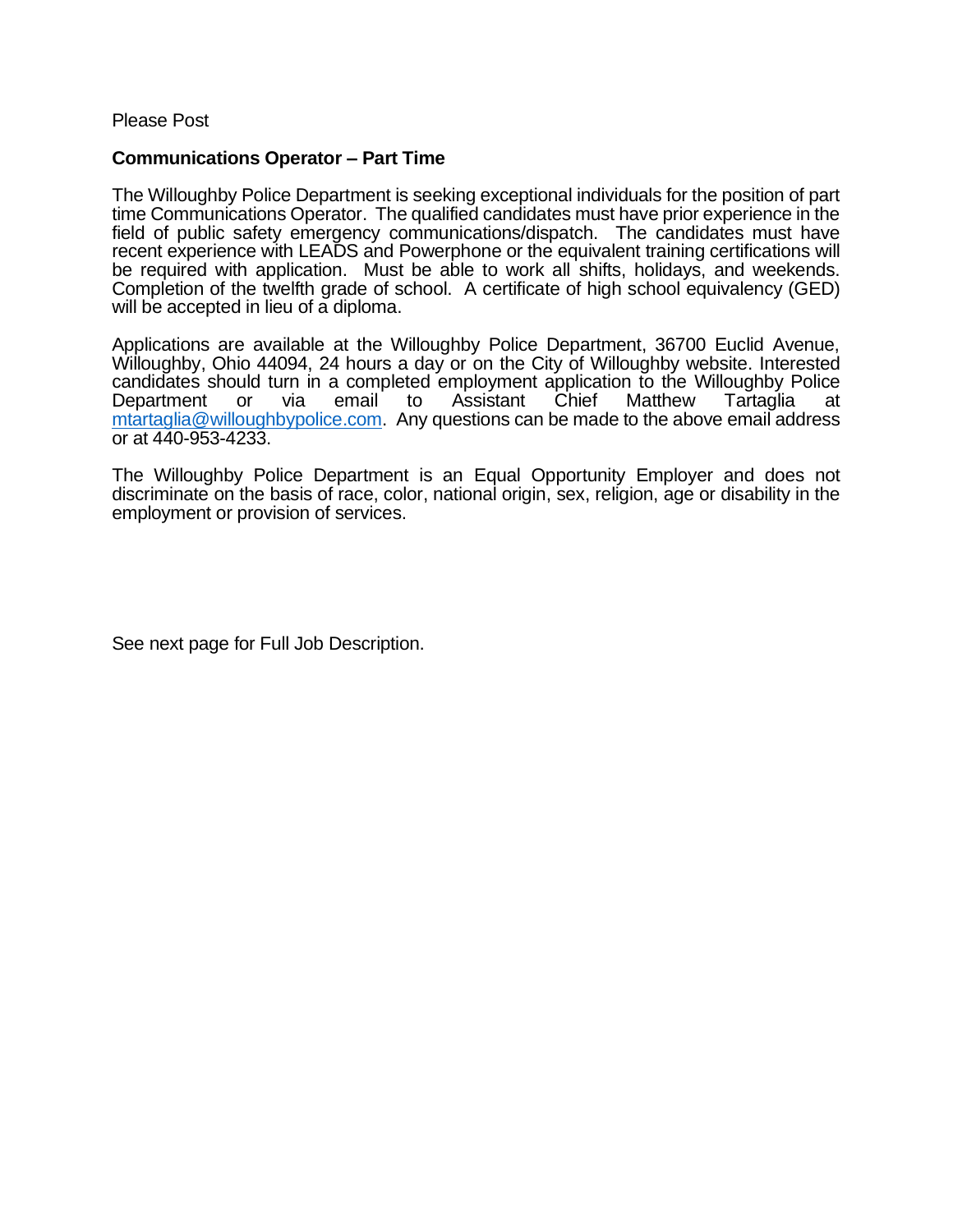## **COMMUNICATIONS OPERATOR**

RESPONSIBILITY: Under the supervision of the Police Records/Communications Supervisor, the Communications Operator is responsible for operating 2-way radio for police and fire departments. Shall dispatch police and fire personnel and equipment to meet emergency requirements, shall dispatch personnel and equipment to service areas where needed. Shall perform related duties as required.

**EXAMPLES OF DUTIES:** (These are examples only. Any employee may be required to perform duties in an emergency or for short periods of time when substituting for another worker who is on authorized leave without any change in title or rate of pay.)

Operates 2-way radio to dispatch police personnel on emergency calls, in-progress crimes, accidents, routine complaints. Operates 2-way radio to dispatch fire personnel on squad runs and fires. Receives calls from citizens for all of the above and complaints of flooding, storm damage, broken water lines, broken sewer lines and advises appropriate departments or persons so repairs can be made.

Operates police computer terminal for LEADS (Law Enforcement Automated Data System) NCIC (National Crime Information Center), ALECS (Automated Law Enforcement Communications System), and NLETS (National Law Enforcement Telecommunications System) and Computer Aided Dispatch System (CAD).

Monitors frequencies of surrounding departments, service department, and advises field personnel of necessary information.

Advises field personnel of accidents, disturbances, and fires.

Prepares reports and warrants when necessary.

Maintains records for computer activity.

Prepares and makes entries into computer of stolen property and maintains records of said entries.

Testifies in court if necessary.

Monitors video surveillance, verbal communications system, fire alerting system and performs any other duties that relate to the security of the facility or inmates, or the safe and healthful operation of the Willoughby City Jail. Female employees in this classification perform duties of a jail attendant, e.g. searches, showers, or checking on the welfare of female prisoners, etc.

Maintains reliable and predictable attendance.

Maintains the ability to work with others.

Performs and is productive without direct supervision.

NECESSARY KNOWLEDGE, SKILLS, AND ABILITIES; Ability to speak clearly and distinctly at all times. Ability to think and act promptly in emergencies. Ability to analyze a situation accurately and take or suggest an effective course of action.